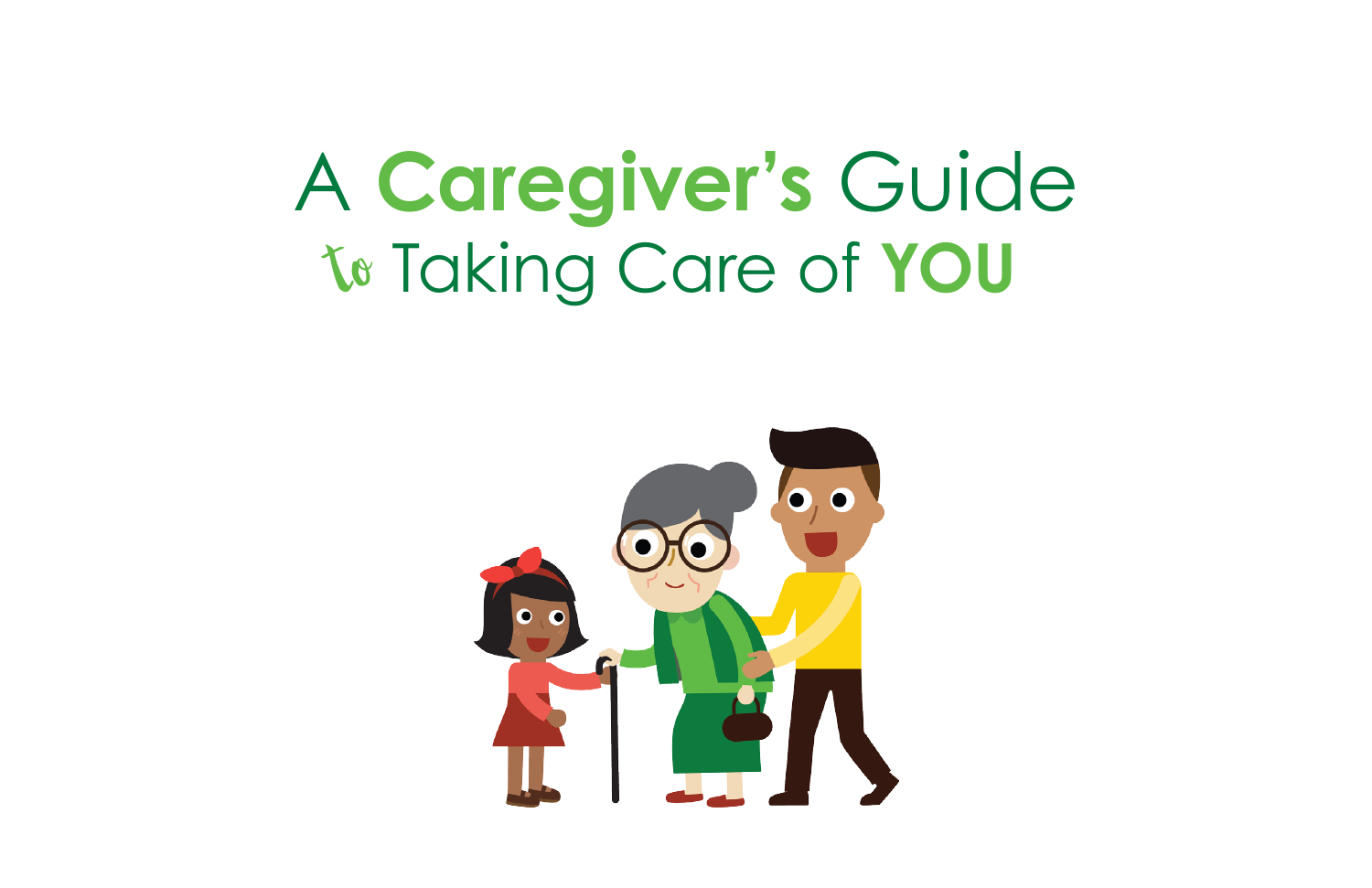It is not selfish to take care of yourself when you are a caregiver. It is important to your overall health and well being to know you can take care of others best when you take care of yourself first!

**Treat yourself to a favorite guilty pleasure** -- whether it's reading a magazine, taking a nap or chatting on the phone with an old friend. A few minutes of pleasure and relaxation can go a long way to revitalization and give you the patience and strength required when caring for others.

Just as you would schedule an appointment for a loved one or take time to run errands, make it a habit to regularly schedule some downtime for just for you. Not only will you benefit, but those around you will as well.

Don't be too hard on yourself either! What you are doing is not easy. Whether you are caring for a child, aging parent, or chronically ill person, you are doing your best each day. **Congratulate yourself on a job well done and don't always strive for perfection!**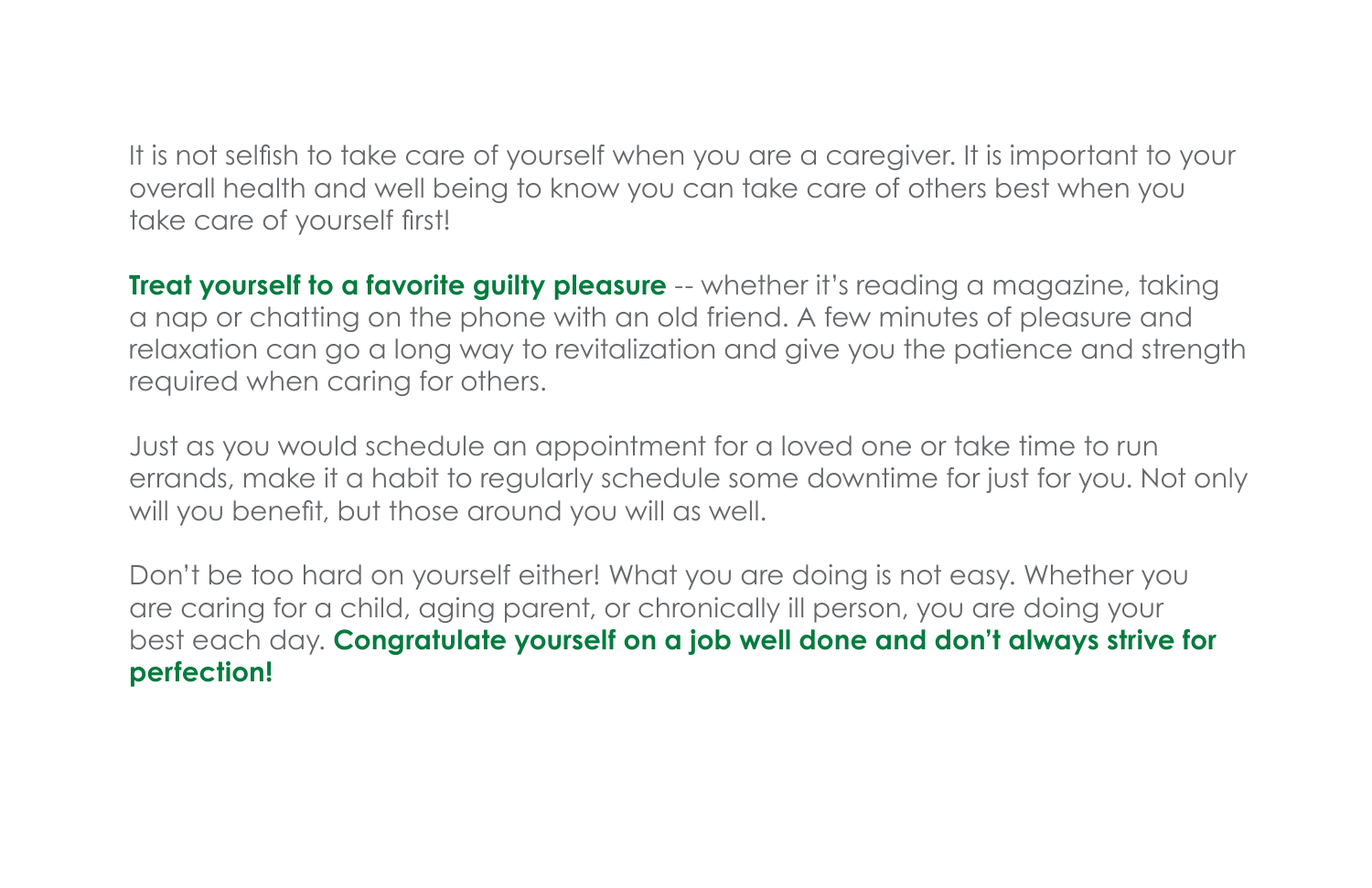### **Manage** your **Stress**



Prolonged stress may place you at risk for serious health problems. **In order to keep you healthy and able to care for your loved one, you need to reduce your stress**. Easier said than done, right? Here are a few ideas:

- Practice relaxation techniques like deep breathing, yoga, or Tai Chi. There are many free videos online available to lead you through the techniques. Only have a few minutes? Check out this [video](https://youtu.be/O79OsbeHBno)!
- Learn to say no. You have a lot on your plate! Saying no is OK...most people in your life will understand.
- Let others help you. Ask for and accept help from friends and family. If it is in your budget, hire someone to clean or shop for you. You do not have to do this alone.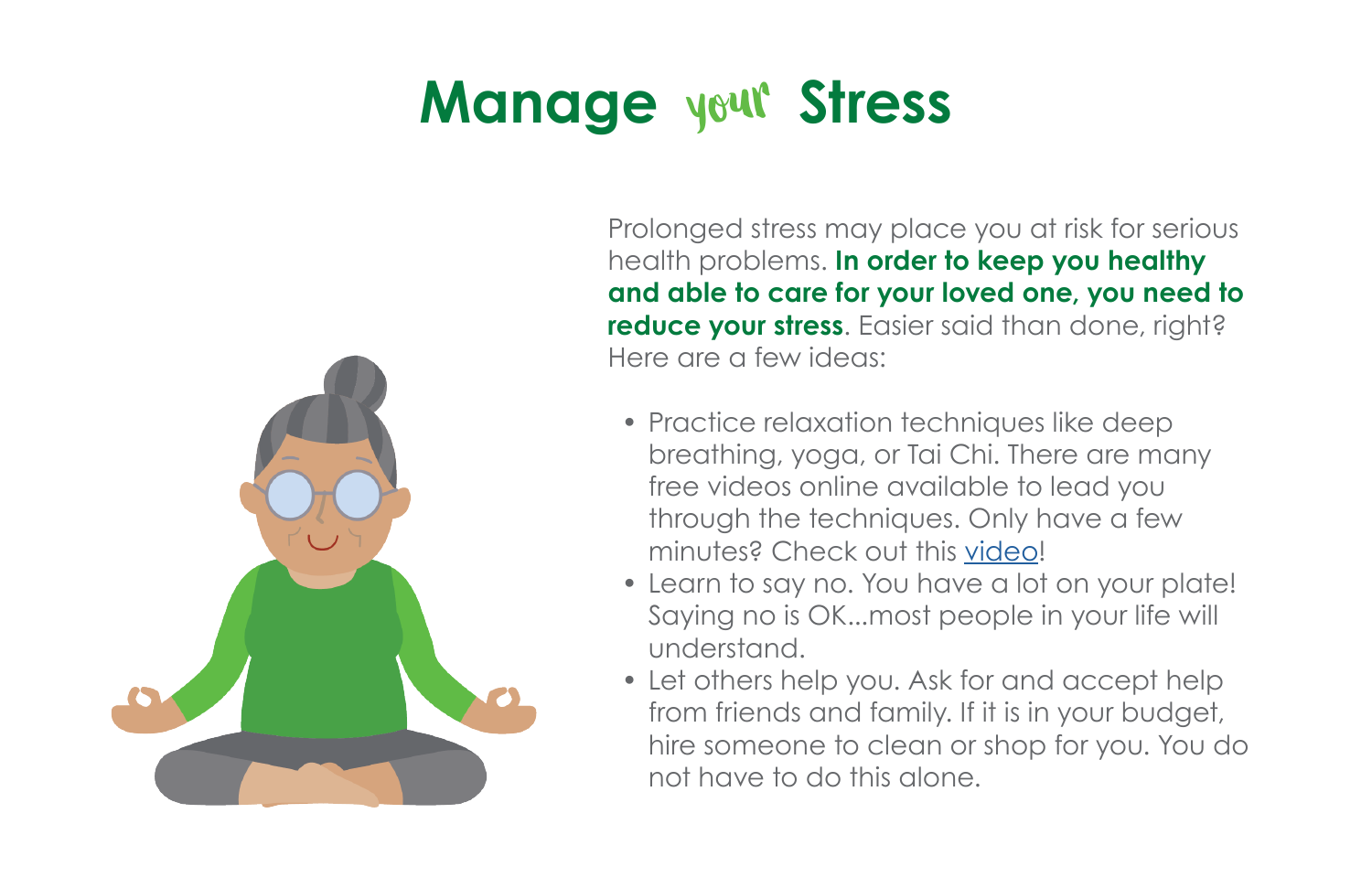# **Take Care of your Health**

Make your health a priority. **Continue yearly screenings and health check-ups.** Listen to your body -- if you aren't feeling well, be sure to visit your doctor.

You may be busy making sure your loved one is taking their medications properly and on schedule, so be sure to do the same for yourself.

Maintaining a routine and making simple decisions as what to wear and what to cook gives you a sense of control and can feel comforting and familiar.

#### **Information overload can be bad for your health.**

Take a break from the news and even social media and enjoy the peace and quiet.

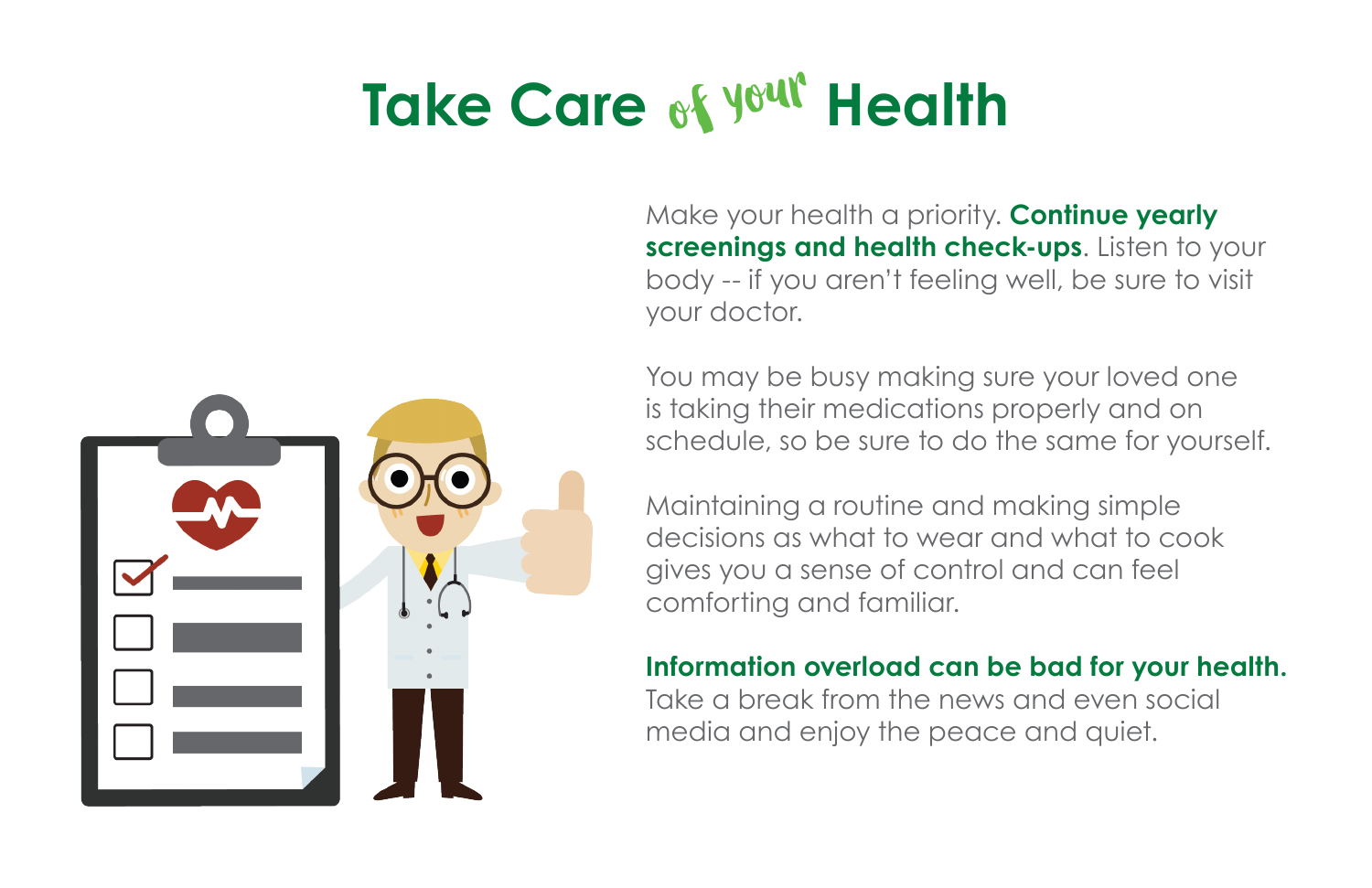# **Acknowledge your Feelings**

**It's OK to feel mad, angry, or frustrated!** You have a right to ALL of your feelings. Seek support when you need it. Talking to a trusted friend or counselor about your feelings may help! Sometimes you don't need advice, you just need to be heard!

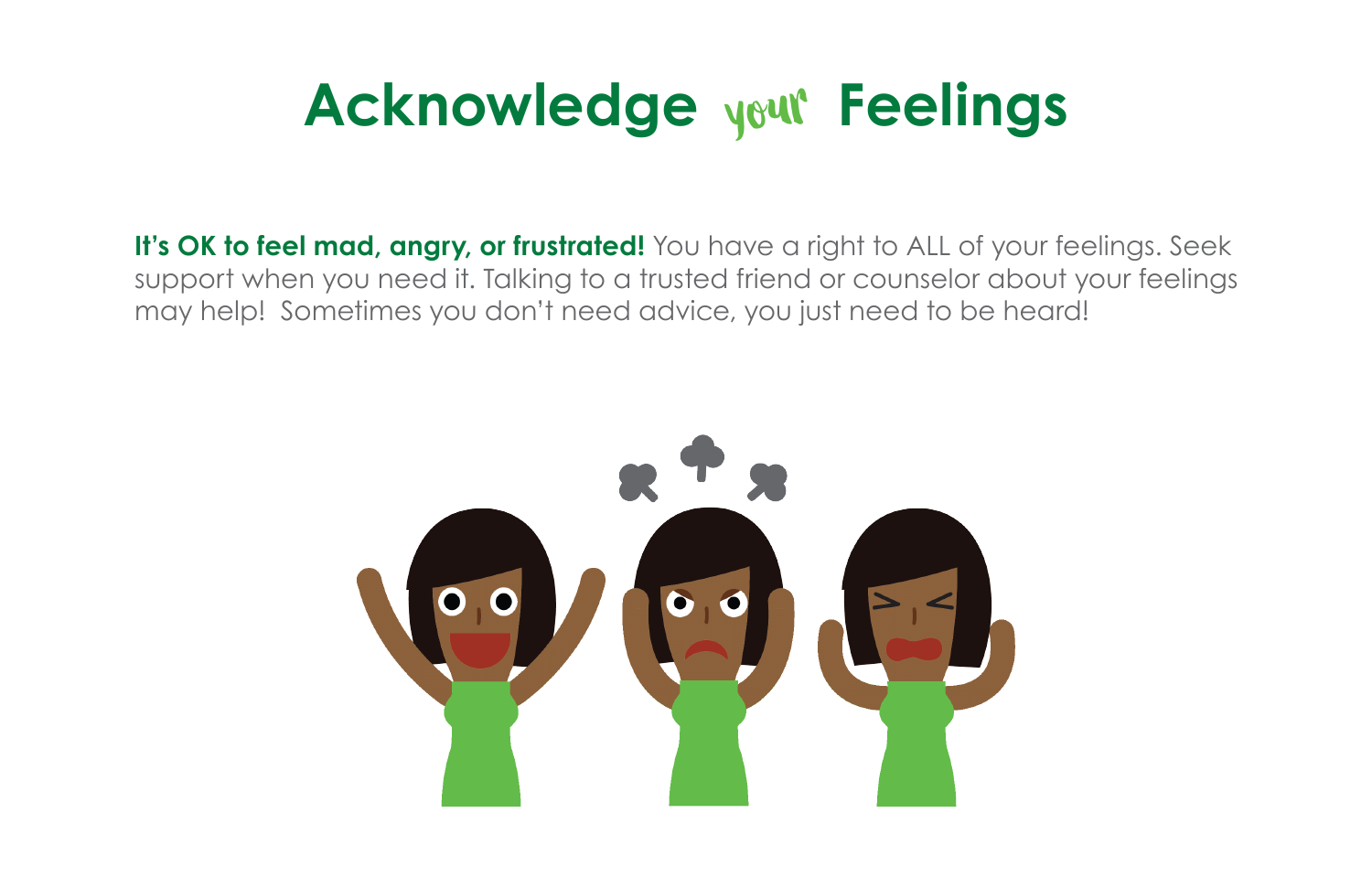### **Take Time** to **Relax**



**Everyone needs some downtime.** Take the time to read a book or take a relaxing bubble bath.

**Laughter is truly is the best medicine.** Viewing some silly cat videos may just be the remedy you need. Whatever gives you the giggles, take a few minutes to tune in and just let it all go! Here are some [good ways to laugh.](https://www.verywell.com/laughing-more-and-having-fun-3144869)

You don't always need to take a lot of time to recharge. Taking a few short breaks a few times a day can still be beneficial!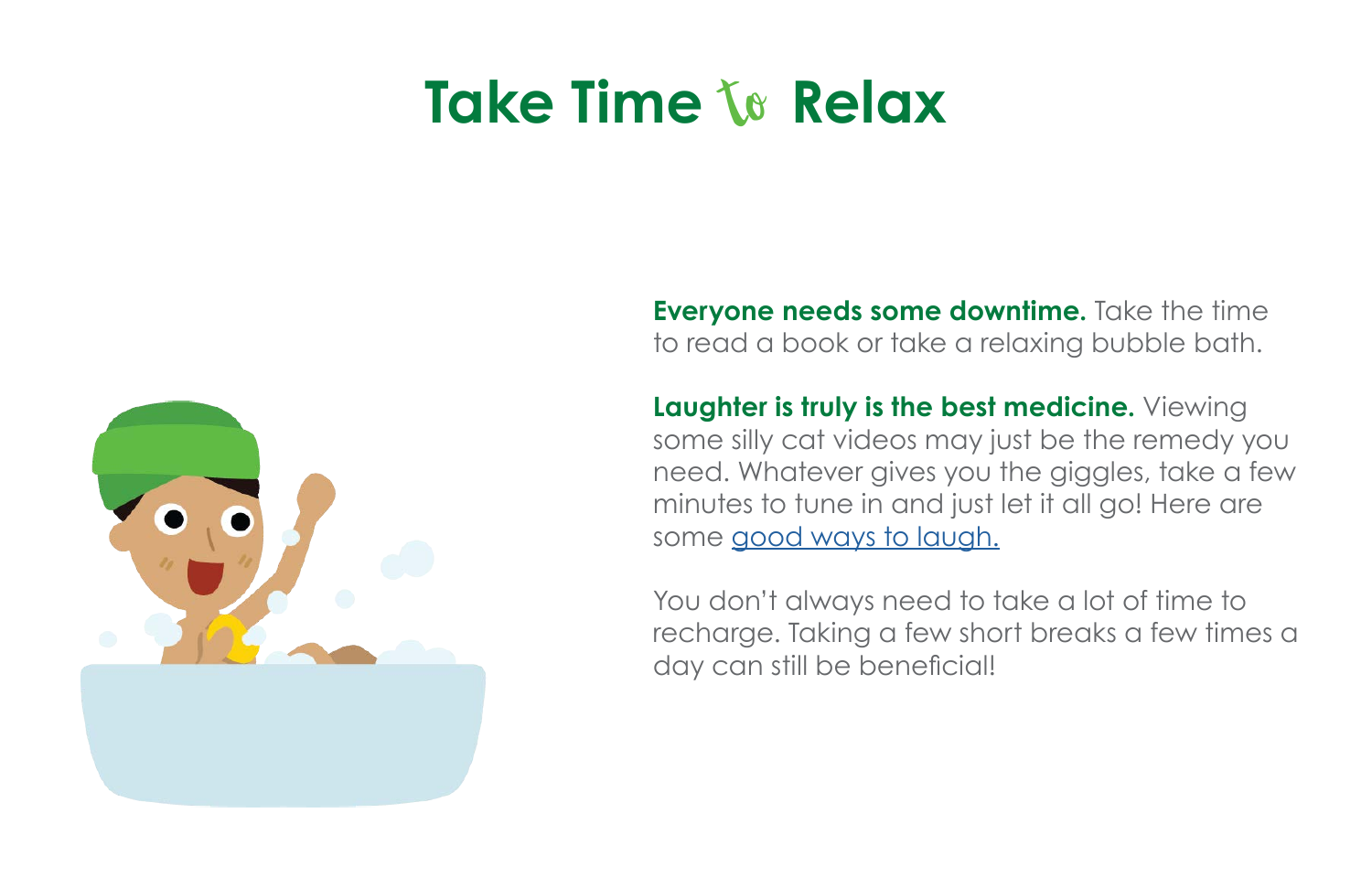# **Make Time for your Hobbies**

Spend time doing something you love. Give yourself permission to take time off without feeling guilty.

**Reconnect with your old hobbies or discover** 

**new interests.** You do not need great artistic skills to make crafts or be a *FoodChannel* guru to bake. Just the simple act of concentrating on something you enjoy can go a long way to relaxation and getting a fresh outlook on life.

Need help getting started with some new hobbies? [Check out these ideas!](http://Check out these ideas! ) 

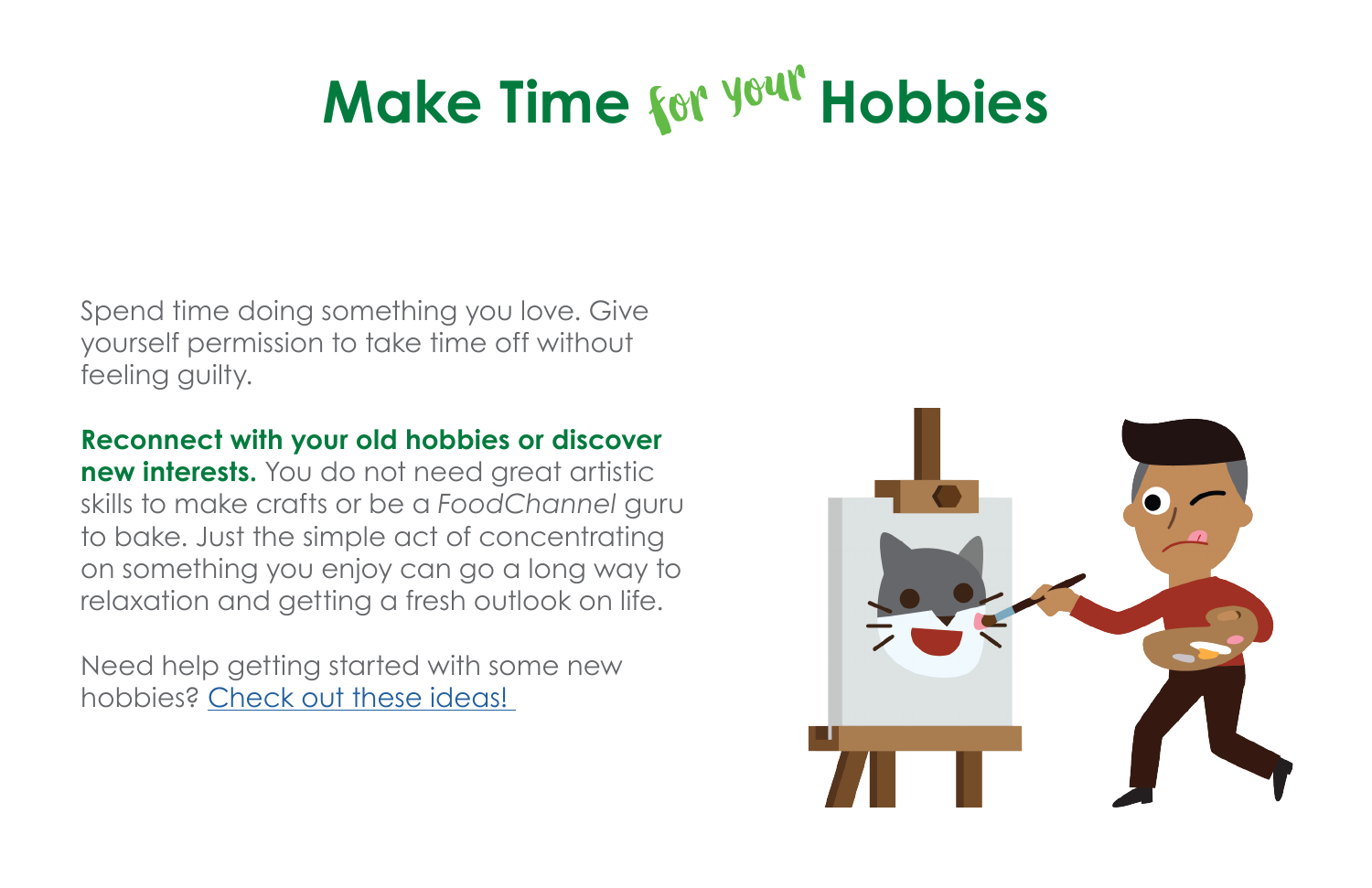# Eat**Healthy**

Try to include more fruits, vegetables, whole grains, and lean protein in your diet. When you're stressed, you'll probably want comfort foods, but they are usually less nutritious options.

Grabbing a cookie or unhealthy snack can lead to feeling worse later. **Keeping portable snacks around like nuts, raisins, or cheese can be great for on-the-go days like doctors appointments and errands.**

Foods that are high in complex carbohydrates stimulate the release of serotonin, the feelgood brain chemical that helps in induce calm, according to some experts. Wholegrain crackers, pretzels, or a bagel should do the trick.

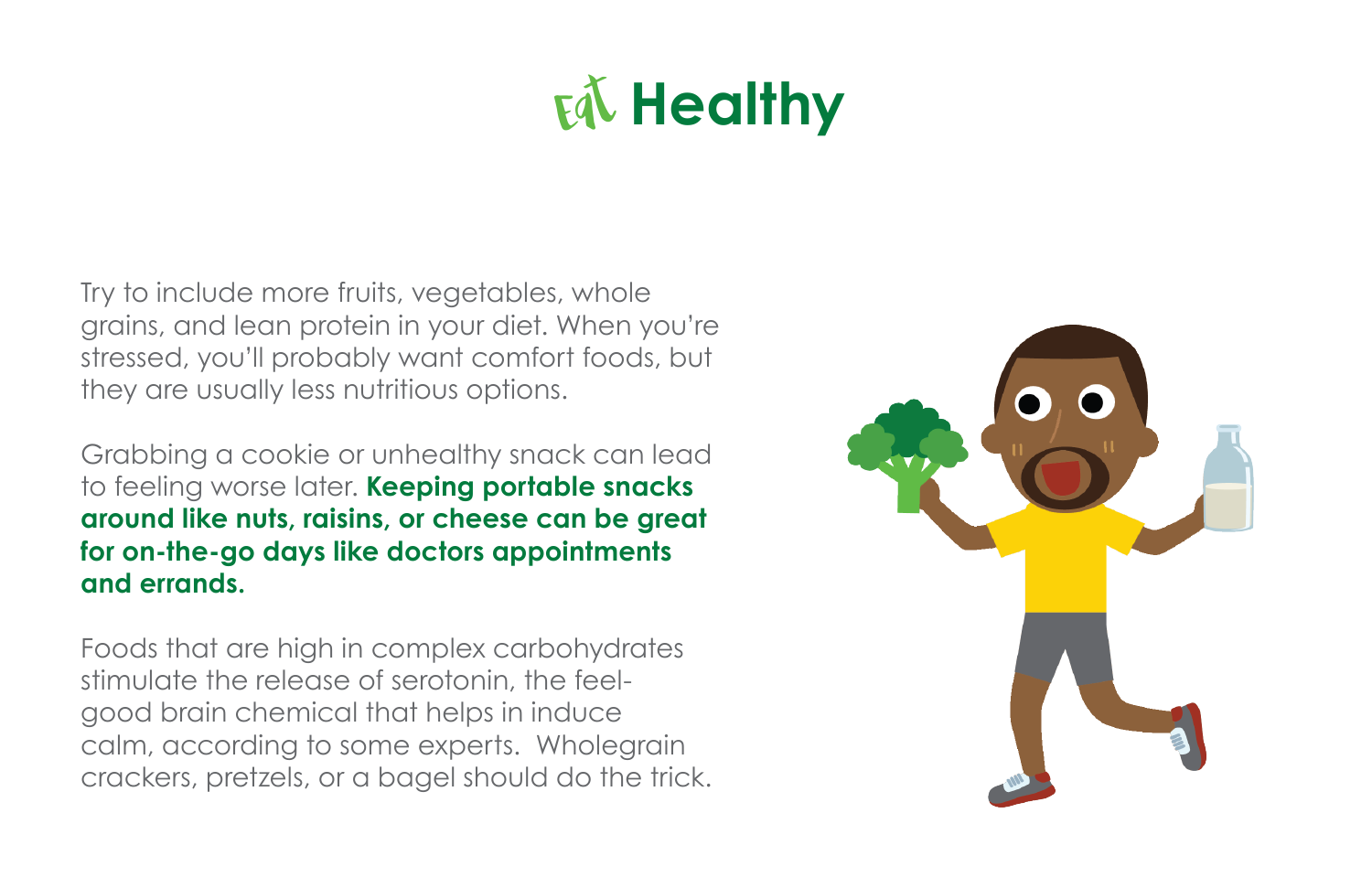## **Keep** <sup>a</sup> **Positive Attitude**



#### **Did you know that smiling is a two-way**

**mechanism?** We do it when we are relaxed and happy, but doing it can also make us **actually**  feel relaxed and happy!

Write down a list of things you feel most grateful for. You may be surprised how many things you will be able to list.

### **Pay a compliment to a friend or a stranger**. Not

only will you make somebody else's day, you will boost your own mood.

Make a list of all the nice things people have said about you and don't be modest. Refer to it when you're having a particularly stressful day.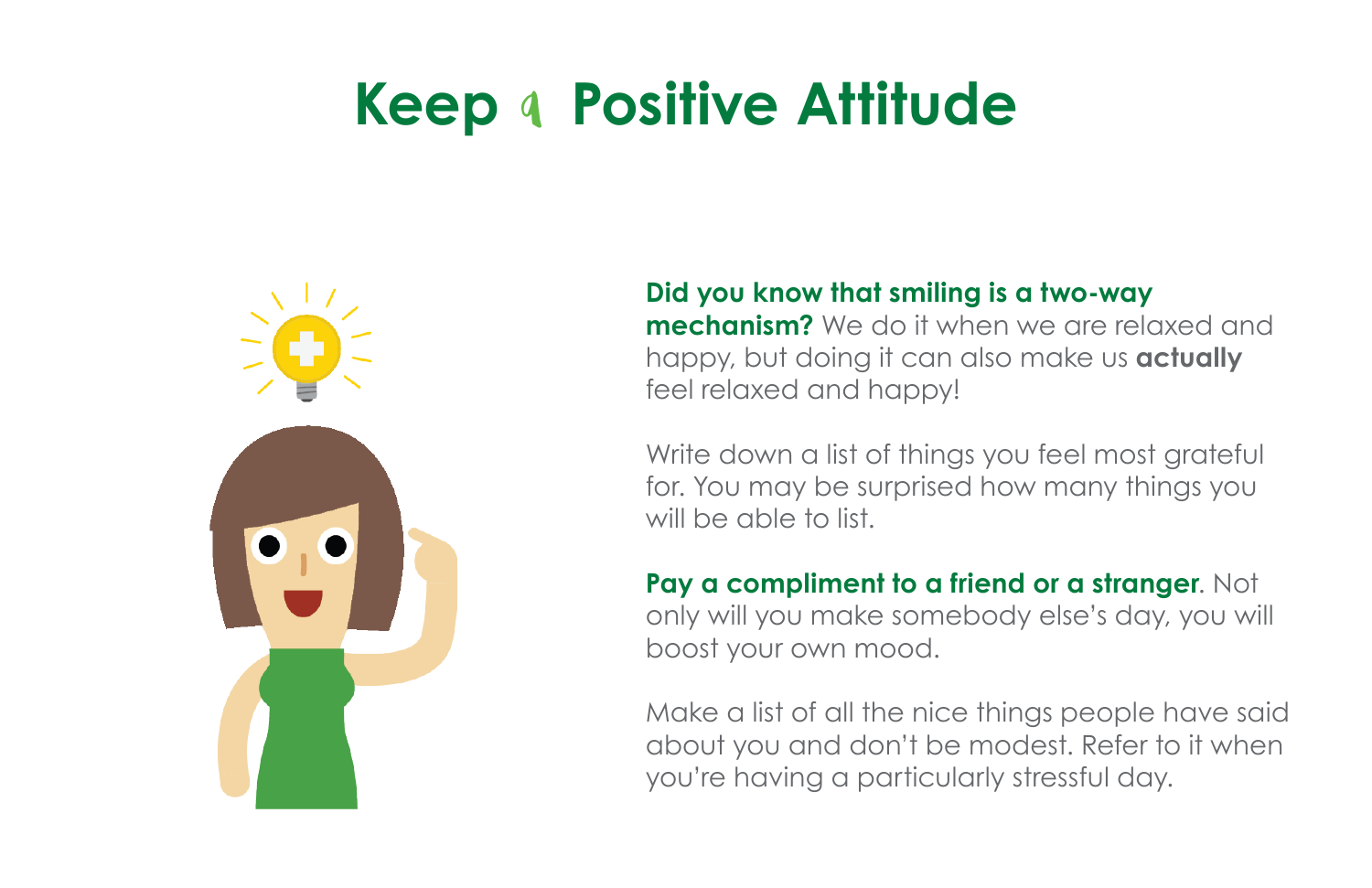# **Figurally** Regularly



Mother was right - getting some fresh air does chase the cobwebs away!

#### **A walk around the block can do wonders for clearing a stressed and worried mind.**

Those of you who are dog owners know that your furry friend is always eager to go outside. It will do you both good and lead to a better night's sleep -- and some happy tail wagging!

**You don't have to run a marathon to gain benefits from exercise.** Simple stretches, and even yoga as we mentioned, can help to relieve tension.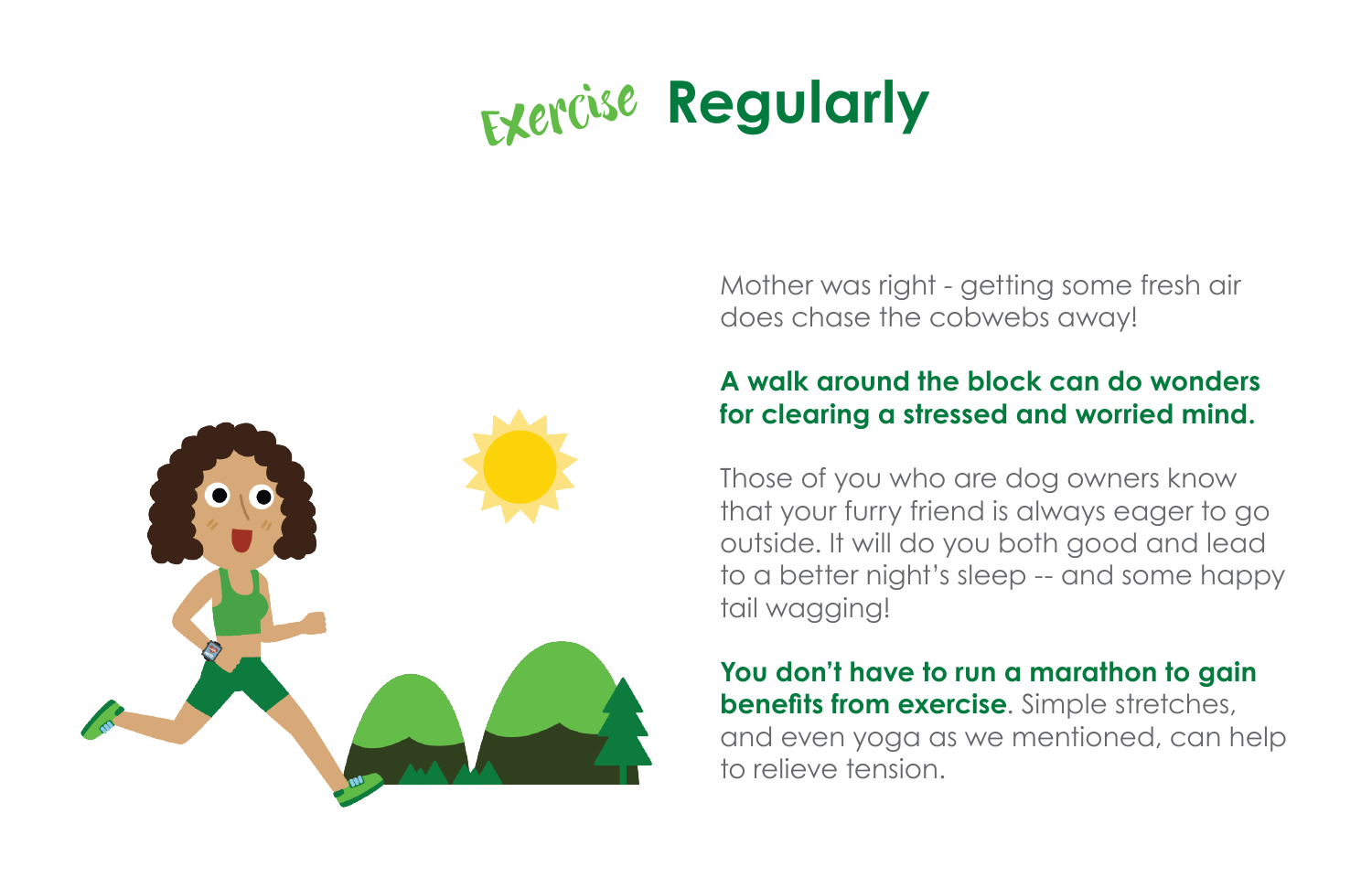# **Drink** <sup>a</sup> **Hot Beverage**

Sometimes Sheldon, our friend from the *Big Bang Theory*, does know best! Enjoy a hot beverage! Sipping a soothing chamomile tea is great for relieving stress due to tea's calming properties. Chamomile tea promotes muscle relaxation and helps you to unwind. Plus, it is good for cramping, pain, and gas, so it can help relieve physical pain as well.

**Nothing is more comforting on a cold day than a delicious hot beverage**. Here are some [easy](http://www.cookbookpeople.com/blog/2008/11/10/top-5-hot-comfort-beverages-to-spice-up-a-cold-autumn-day/)  [recipes](http://www.cookbookpeople.com/blog/2008/11/10/top-5-hot-comfort-beverages-to-spice-up-a-cold-autumn-day/) you can try at home!

Don't forget soups too. Not only are the great tasting, but nourishing as well.

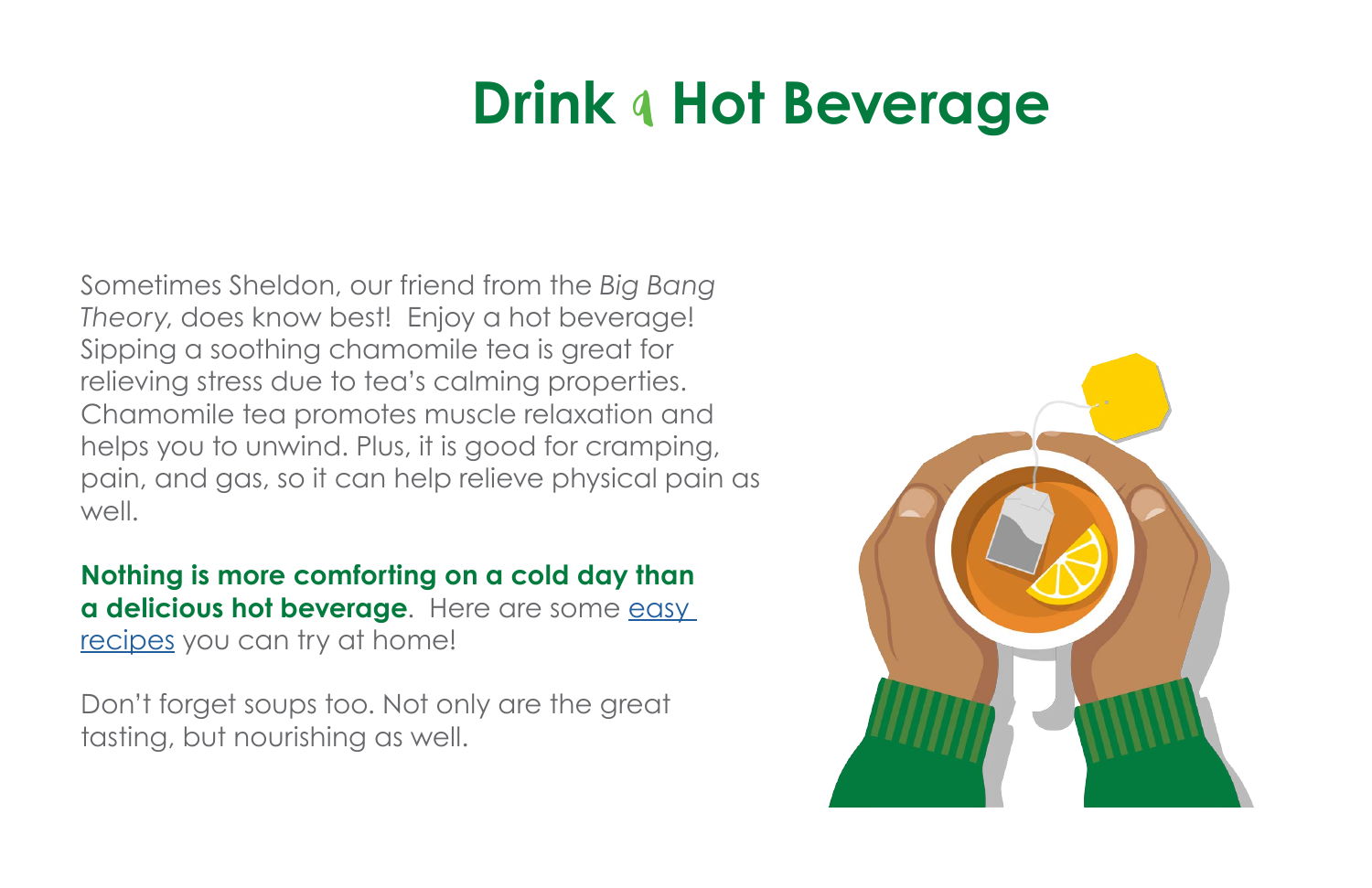# **Get Plenty** of **Sleep**



Ah, a night of good sleep can tame even the grumpiest of beasts! Your body needs time to recover from stressful events.

**Try to stick to the same sleep schedule, even on weekends.** This helps to regulate your body's clock and could help you fall asleep and stay asleep. Keep your bedroom cool and comfortable, between  $60 - 70$ ° F.

#### **Limit screen time before going to sleep,**

since all electronic devices emit blue light, which can disrupt the brain's sleep cycle. Try reading or meditating instead.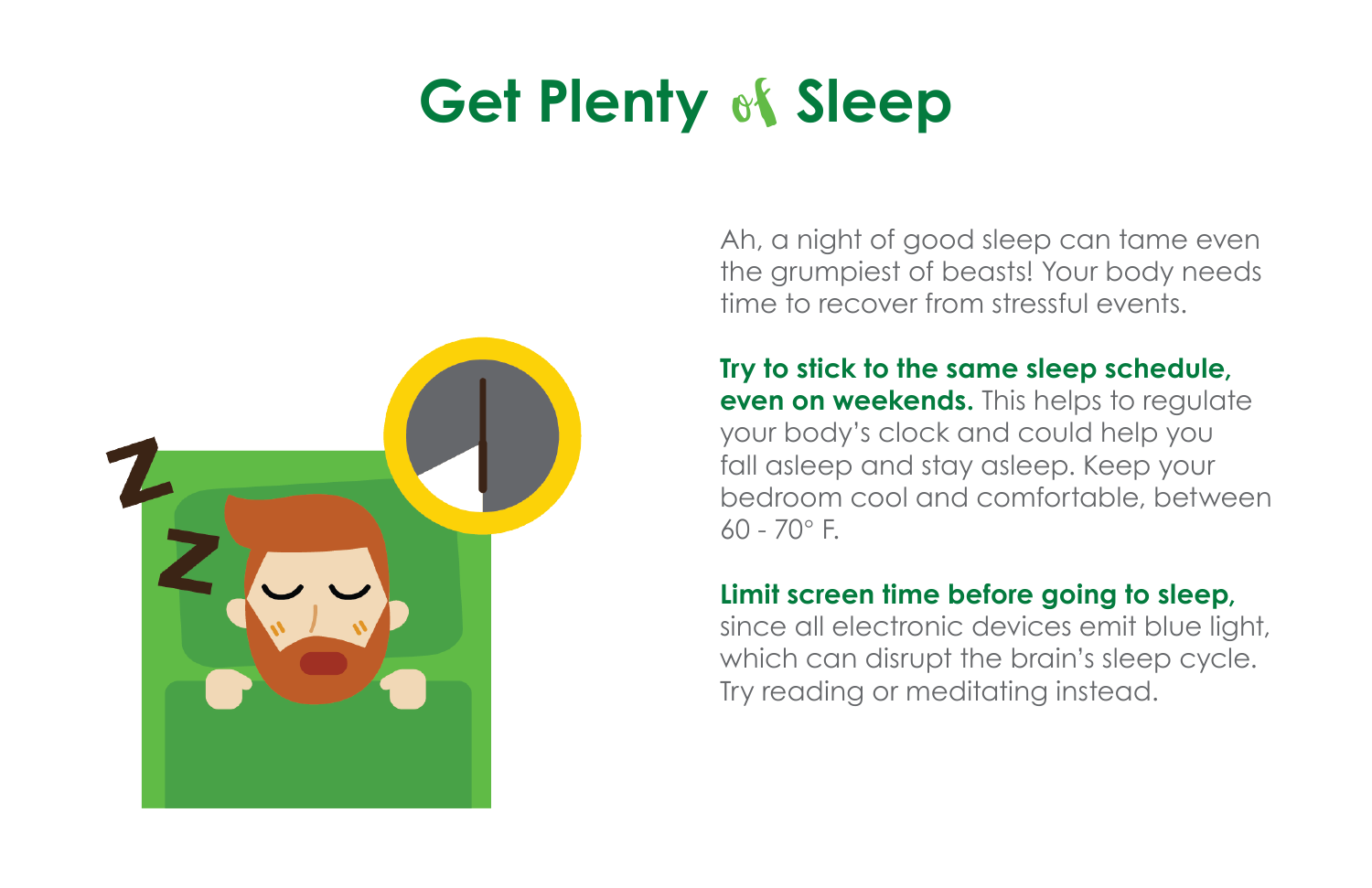# **Give Yourself** <sup>a</sup> **Break**

**Even the most devoted caregiver deserves** 

**a break**. A few hours, a few days or longer can keep you feeling recharged, refreshed and positive.

Keep your loved one in the loop of your plans and make them feel it is a break for them as well to be with other people.

[Choose an agency](http://www.aarp.org/relationships/caregiving-resource-center/info-10-2010/pc_choosing_an_agency_for_inhome_care_video.html) for in-home care, or look at respite volunteer programs at churches and senior centers. Seek recommendations from healthcare professionals and friends as well.

**Plan and enjoy your time away from your duties.** It's not a luxury, but a necessity to your good health!